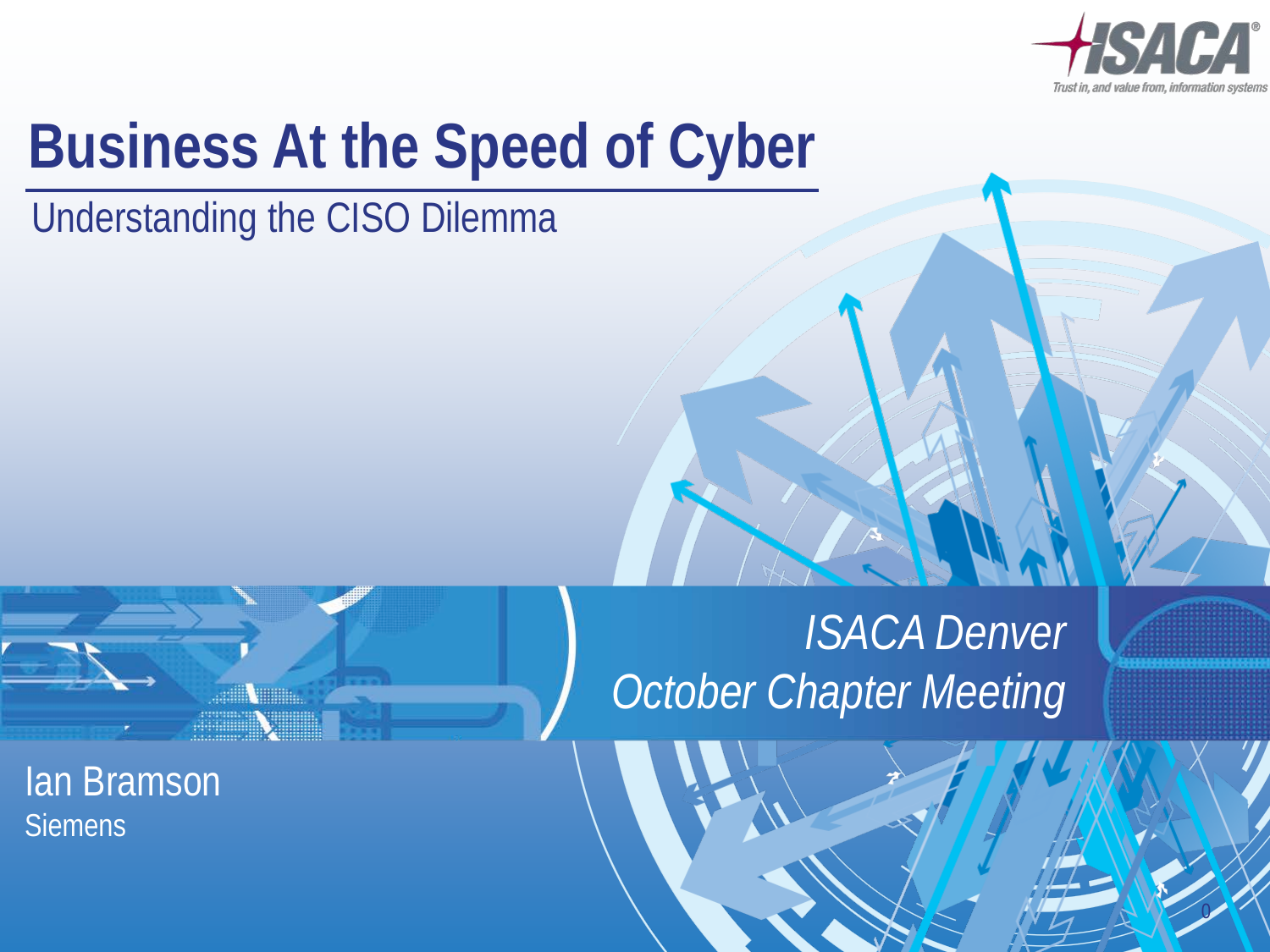

## RISK IS GOOD

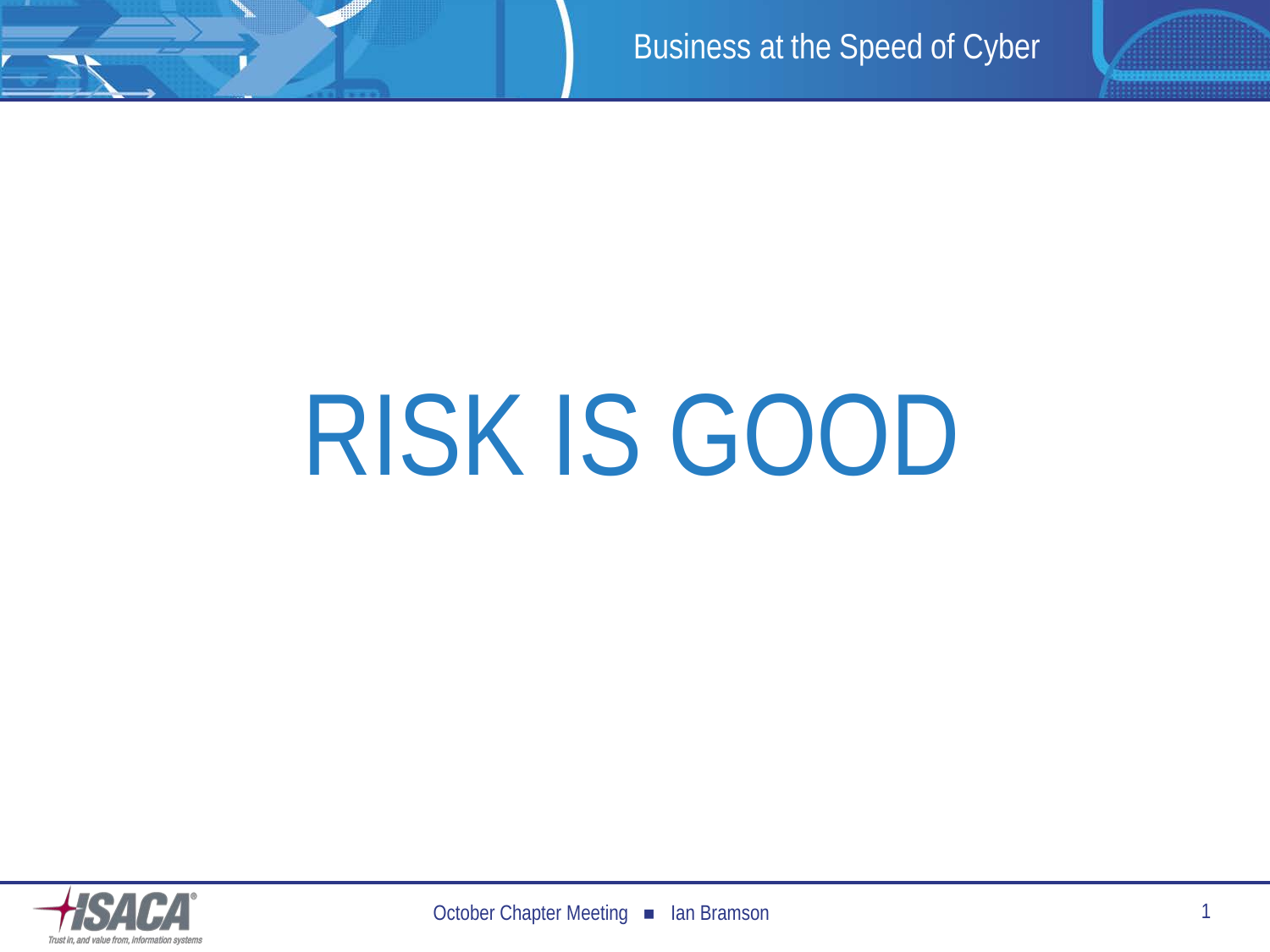

The CISO dilemma: expanding accountability and shrinking control



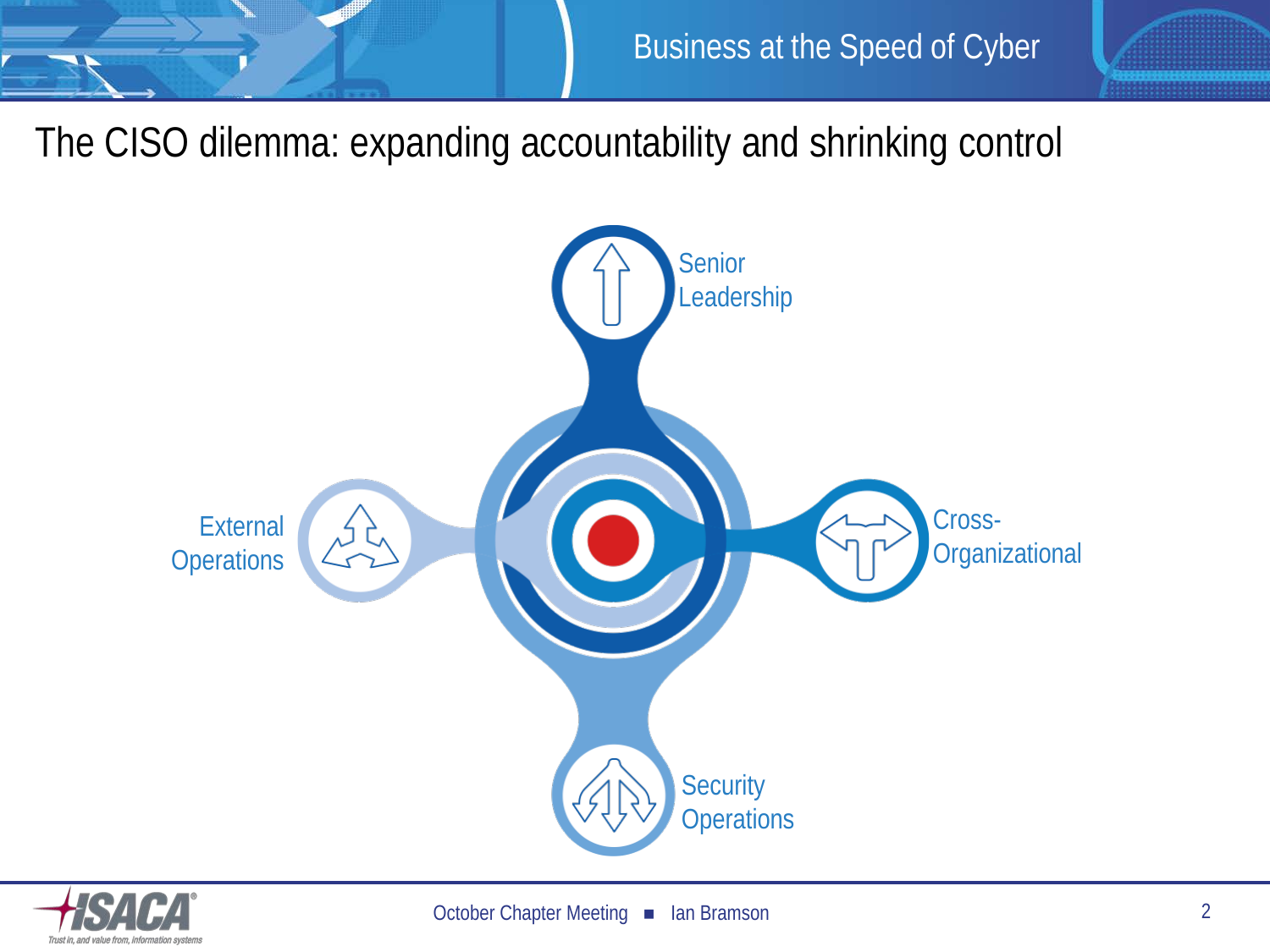Most Senior Leadership are very concerned about cyber security, but have little understanding of what it is



**of board executives feel security information is too technical 85%**

-- *Osterman*

35 times over the last thirteen years **35X cyber security budgets have increased**  *-- Cybersecurity Ventures*

**organizations failed to report Ransomware attacks to CEO or Board** *-- SentinelOne* **39%**

#### **70%**

**of the value of publicly traded companies are "intangible assets"** *-- Commission on the Theft of American Intellectual Property* 

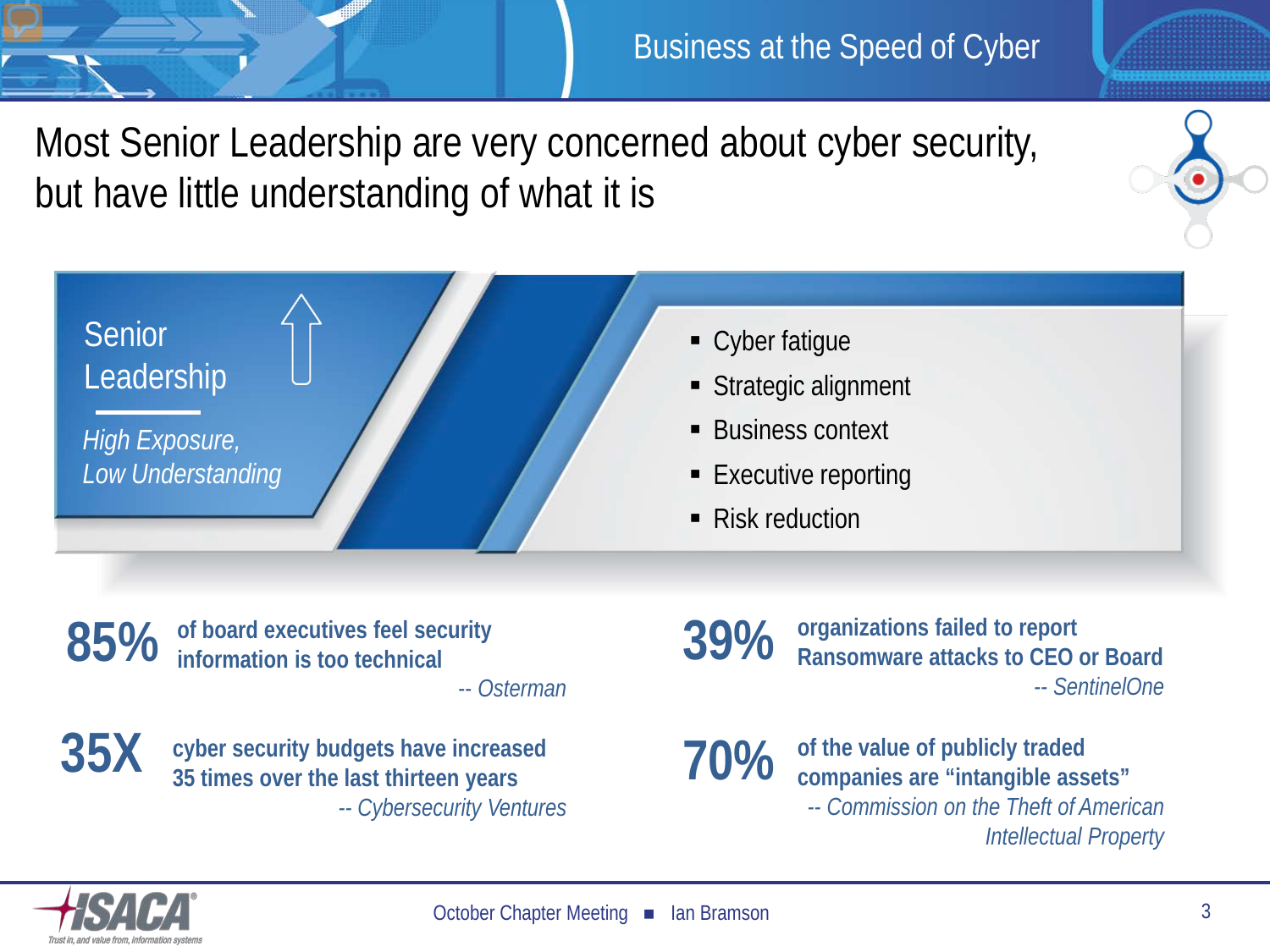Cyber security attackers exploit traditional organizational stovepipes and organizational divisions



*Managing Other Executives*

• The people problem

- Span of control and accountability
- Business enabler, not inhibitor
- Partnership with business
- Cyber security and IT

**of all security incidents involve human error 95%**

-- *IBM*



weak, default or stolen passwords **63% of confirmed data breaches involve**  *-- Verizon*

**of those who carry confidential information don't protect it**  *-- Ponemon* **65%**

**of fired employees steal important corporate data 60%**

*-- Global HR*

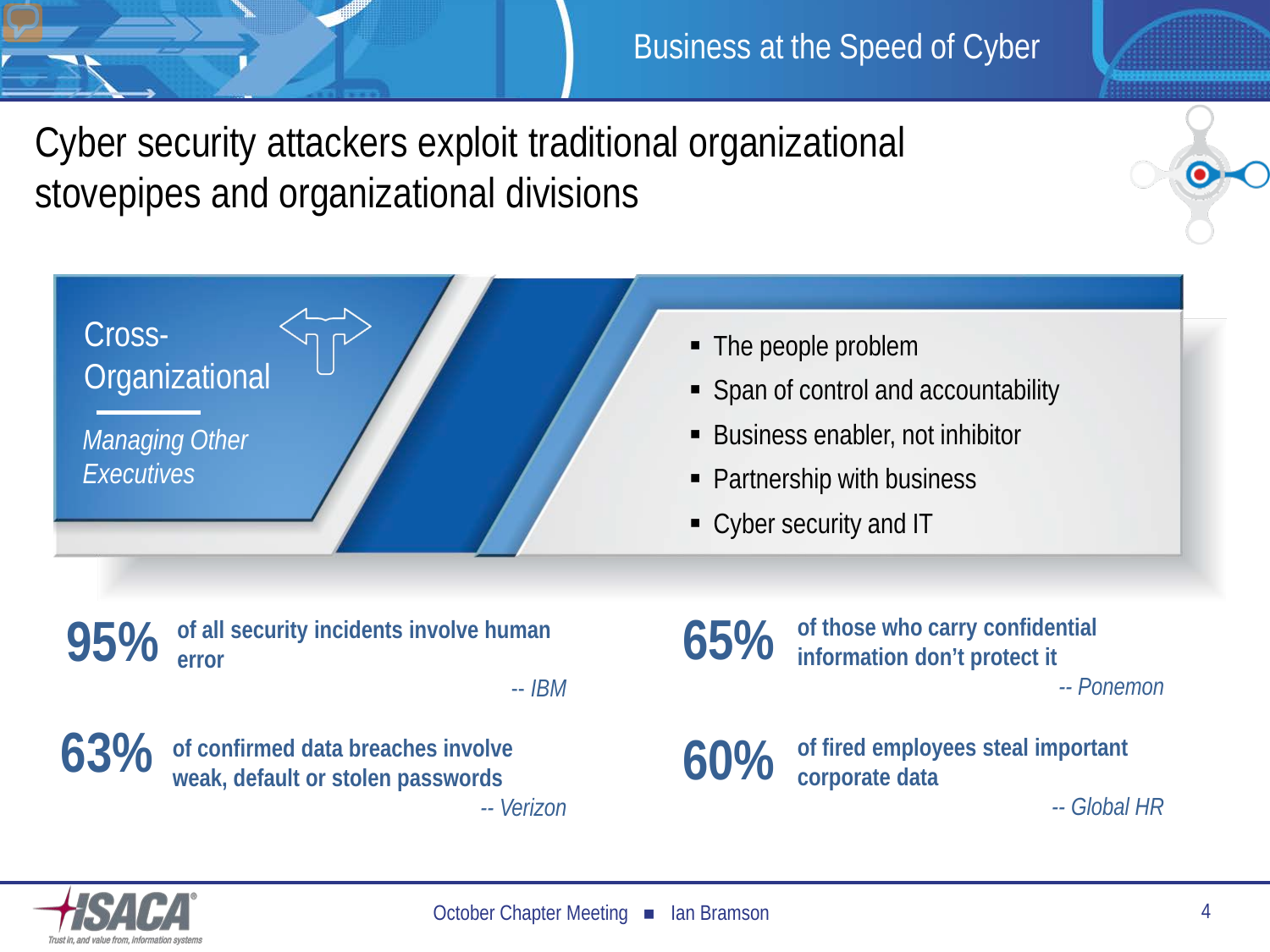CISOs are struggling to address expanding cyber threats with severe talent shortages



**Million**

**unfilled cybersecurity jobs by 2020 3.5** -- *Cybersecurity Ventures*

 $37%$ **37% of organizations say that the ability of the security staff to keep up with the threat landscape is inadequate** 

*-- ESG*

**of organizations that suffered successful cyber attacks aren't making changes to their security**  *–- Barkly* **52%**

**of workers will be temps, contractors or consultants by 2018 41%**

*-- CyberArk*

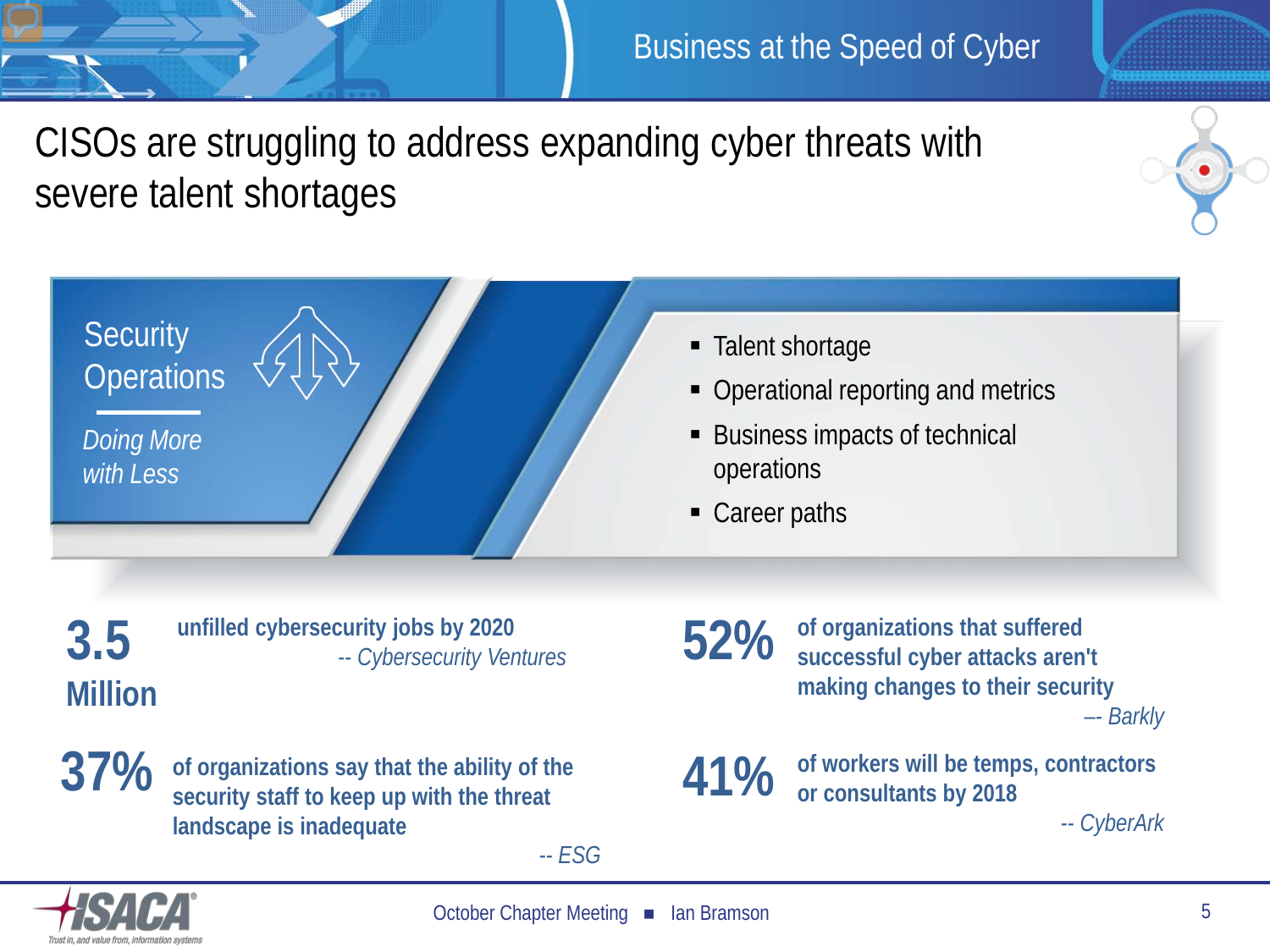CISOs inherit the risks posed by their external partners, suppliers, and customers

**External Operations** 

*Managing Risks from the Outside*

> **of organizations lack full confidence in their IoT security**

> > -- *AT&T*

#### $50$

**50X increase in data volume by 2020** *-- Microsoft*

- **Elastic attack surface**
- **Supply chain cyber challenges**
- Vendorpalooza and vendor leverage
- Compliance conundrum
- Cyber insurance

**90%** of organizations lack full confidence in<br> **90%** their let security **\$3.5 Billion in 2004)** -- *Wired* **\$120 Billion**

> **of organizations lack full confidence in the security of their business partners' connected devices 88%**

*-- AT&T*